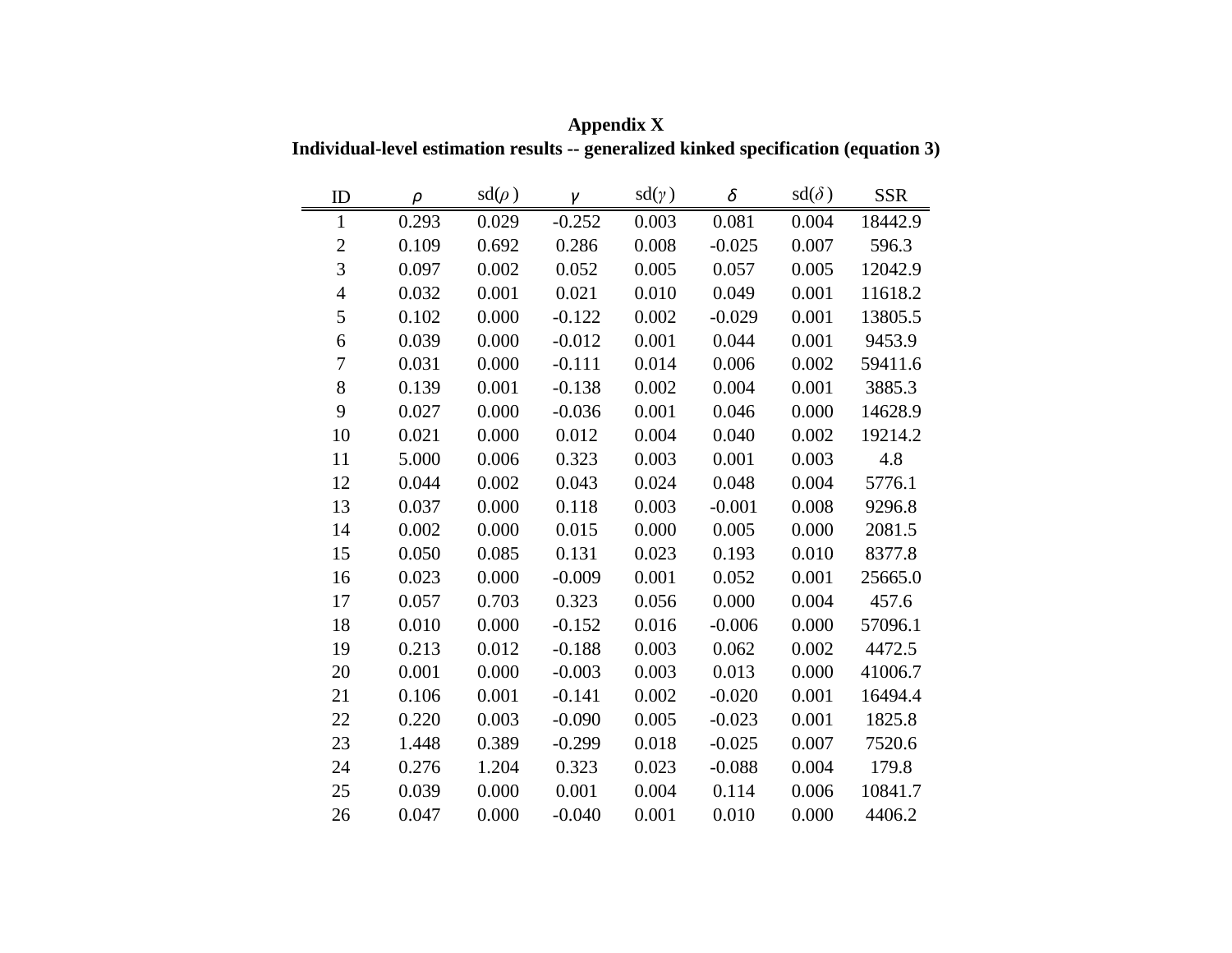| ID | $\rho$ | $sd(\rho)$ | $\mathcal{V}$ | $sd(\gamma)$ | δ        | $sd(\delta)$ | <b>SSR</b> |
|----|--------|------------|---------------|--------------|----------|--------------|------------|
| 27 | 0.030  | 0.000      | 0.017         | 0.002        | 0.009    | 0.000        | 7012.4     |
| 28 | 0.032  | 0.001      | $-0.166$      | 0.010        | 0.013    | 0.000        | 17680.9    |
| 29 | 0.016  | 0.000      | $-0.017$      | 0.001        | 0.092    | 0.001        | 42355.4    |
| 30 | 0.079  | 0.347      | 0.225         | 0.020        | 0.026    | 0.009        | 1480.4     |
| 31 | 0.100  | 0.000      | $-0.077$      | 0.000        | $-0.003$ | 0.000        | 1127.7     |
| 32 | 0.568  | 0.030      | $-0.316$      | 0.006        | 0.305    | 0.002        | 1633.6     |
| 33 | 0.041  | 0.000      | 0.085         | 0.003        | 0.056    | 0.005        | 12664.6    |
| 34 | 0.015  | 0.000      | 0.130         | 0.003        | 0.159    | 0.003        | 9716.9     |
| 35 | 0.052  | 0.000      | $-0.129$      | 0.004        | 0.015    | 0.001        | 30261.5    |
| 36 | 0.086  | 0.002      | $-0.070$      | 0.003        | 0.107    | 0.004        | 11599.0    |
| 37 | 0.087  | 0.011      | $-0.032$      | 0.003        | 0.255    | 0.002        | 4389.6     |
| 38 | 0.032  | 0.002      | $-0.053$      | 0.003        | 0.253    | 0.006        | 24510.5    |
| 39 | 0.095  | 0.000      | $-0.096$      | 0.002        | 0.036    | 0.001        | 6341.2     |
| 40 | 0.011  | 0.000      | 0.148         | 0.001        | $-0.022$ | 0.000        | 4204.6     |
| 41 | 0.009  | 0.000      | 0.019         | 0.003        | 0.096    | 0.001        | 41385.3    |
| 42 | 0.137  | 0.001      | 0.002         | 0.003        | $-0.065$ | 0.001        | 3252.9     |
| 43 | 0.086  | 0.000      | 0.063         | 0.005        | 0.012    | 0.003        | 1983.7     |
| 44 | 0.010  | 0.000      | 0.225         | 0.008        | $-0.111$ | 0.003        | 6580.7     |
| 45 | 0.004  | 0.000      | 0.039         | 0.000        | 0.007    | 0.000        | 16132.3    |
| 46 | 0.015  | 0.000      | 0.101         | 0.006        | 0.063    | 0.013        | 26264.2    |
| 47 | 0.020  | 0.000      | 0.016         | 0.004        | $-0.010$ | 0.002        | 46993.8    |
| 48 | 0.013  | 0.000      | 0.060         | 0.015        | $-0.056$ | 0.004        | 44514.5    |
| 49 | 0.051  | 0.000      | 0.004         | 0.002        | 0.098    | 0.003        | 5707.7     |
| 50 | 0.022  | 0.000      | 0.130         | 0.001        | 0.139    | 0.001        | 5384.2     |
| 51 | 0.064  | 0.000      | $-0.047$      | 0.012        | 0.002    | 0.004        | 17283.8    |
| 52 | 0.021  | 0.000      | $-0.002$      | 0.000        | 0.018    | 0.000        | 8668.7     |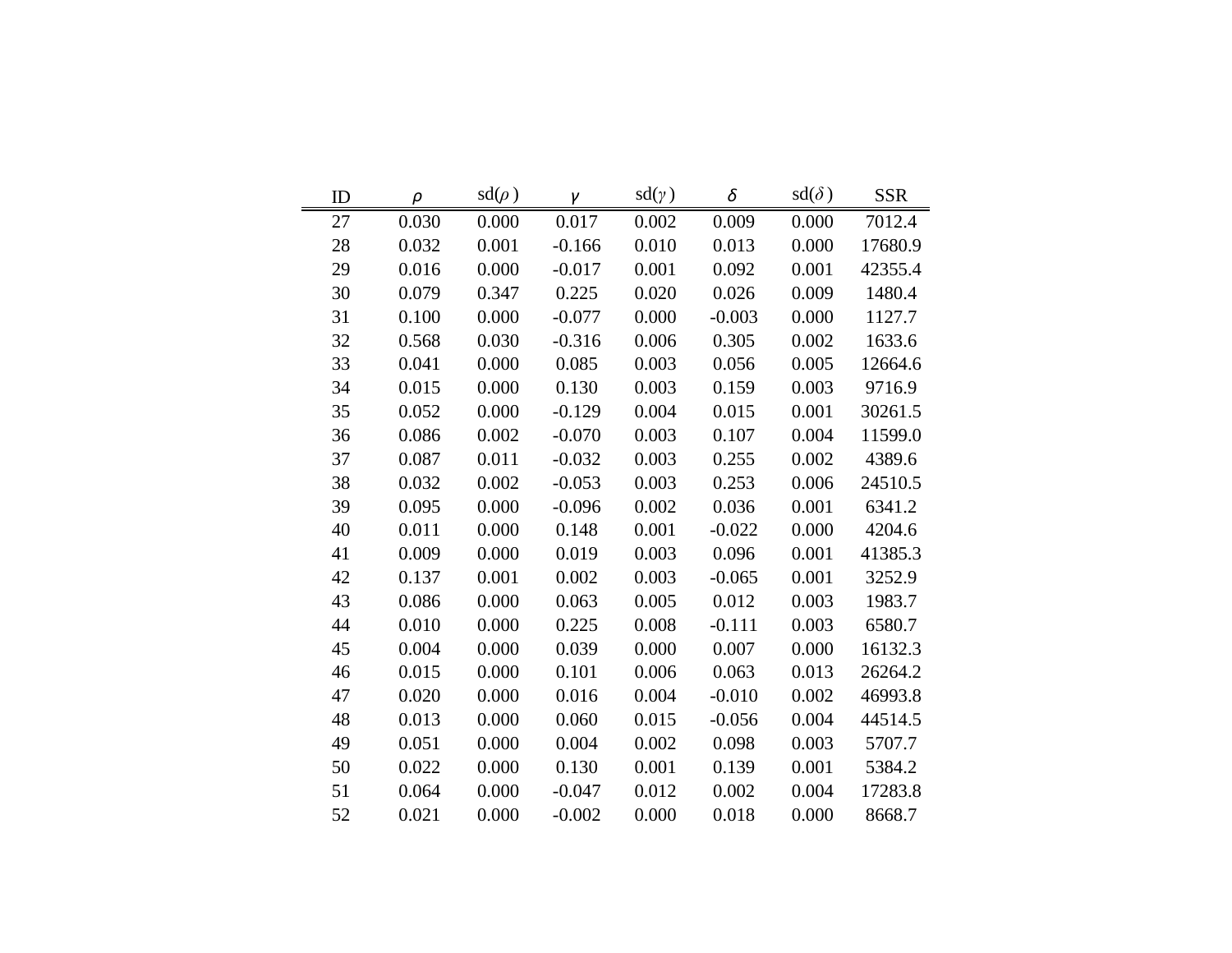| ID | $\rho$ | $sd(\rho)$ | γ        | $sd(\gamma)$ | δ        | $sd(\delta)$ | <b>SSR</b> |
|----|--------|------------|----------|--------------|----------|--------------|------------|
| 53 | 0.036  | 0.212      | 0.271    | 0.030        | 0.052    | 0.009        | 1651.0     |
| 54 | 0.016  | 0.000      | $-0.019$ | 0.004        | 0.027    | 0.001        | 40802.5    |
| 55 | 0.091  | 0.000      | $-0.084$ | 0.001        | $-0.021$ | 0.000        | 1760.3     |
| 56 | 0.022  | 0.000      | 0.007    | 0.000        | 0.017    | 0.000        | 5259.3     |
| 57 | 0.005  | 0.000      | 0.080    | 0.001        | 0.006    | 0.000        | 10423.0    |
| 58 | 0.037  | 0.000      | $-0.003$ | 0.004        | 0.000    | 0.001        | 11055.3    |
| 59 | 0.036  | 0.001      | $-0.042$ | 0.022        | 0.016    | 0.003        | 38103.3    |
| 60 | 0.017  | 0.000      | $-0.009$ | 0.001        | 0.102    | 0.001        | 30583.0    |
| 61 | 0.385  | 0.007      | $-0.323$ | 0.001        | 0.200    | 0.005        | 17601.3    |
| 62 | 0.028  | 0.000      | 0.004    | 0.000        | 0.002    | 0.000        | 3654.5     |
| 63 | 0.051  | 0.000      | $-0.067$ | 0.001        | $-0.009$ | 0.000        | 4618.2     |
| 64 | 0.074  | 0.000      | $-0.088$ | 0.010        | 0.003    | 0.008        | 7208.8     |
| 65 | 0.031  | 0.000      | $-0.144$ | 0.007        | 0.048    | 0.001        | 50360.0    |
| 66 | 0.204  | 0.011      | $-0.035$ | 0.003        | 0.078    | 0.002        | 1621.1     |
| 67 | 0.043  | 0.000      | 0.017    | 0.002        | 0.028    | 0.001        | 7362.4     |
| 68 | 0.022  | 0.000      | $-0.002$ | 0.002        | 0.020    | 0.001        | 15442.5    |
| 69 | 0.140  | 0.040      | 0.062    | 0.017        | 0.096    | 0.008        | 1630.0     |
| 70 | 0.049  | 0.000      | $-0.016$ | 0.005        | $-0.033$ | 0.002        | 16992.4    |
| 71 | 0.021  | 0.000      | $-0.032$ | 0.003        | $-0.005$ | 0.001        | 19541.0    |
| 72 | 0.088  | 0.001      | $-0.007$ | 0.014        | 0.081    | 0.005        | 5630.0     |
| 73 | 0.068  | 0.000      | $-0.073$ | 0.002        | 0.025    | 0.001        | 11404.2    |
| 74 | 0.014  | 0.000      | $-0.180$ | 0.011        | 0.013    | 0.001        | 54938.5    |
| 75 | 0.015  | 0.000      | 0.057    | 0.002        | 0.014    | 0.000        | 9666.1     |
| 76 | 0.027  | 0.000      | 0.033    | 0.002        | $-0.026$ | 0.001        | 9555.1     |
| 77 | 0.105  | 0.001      | $-0.032$ | 0.012        | 0.018    | 0.003        | 3425.0     |
| 78 | 0.014  | 0.000      | 0.089    | 0.002        | $-0.010$ | 0.000        | 14459.0    |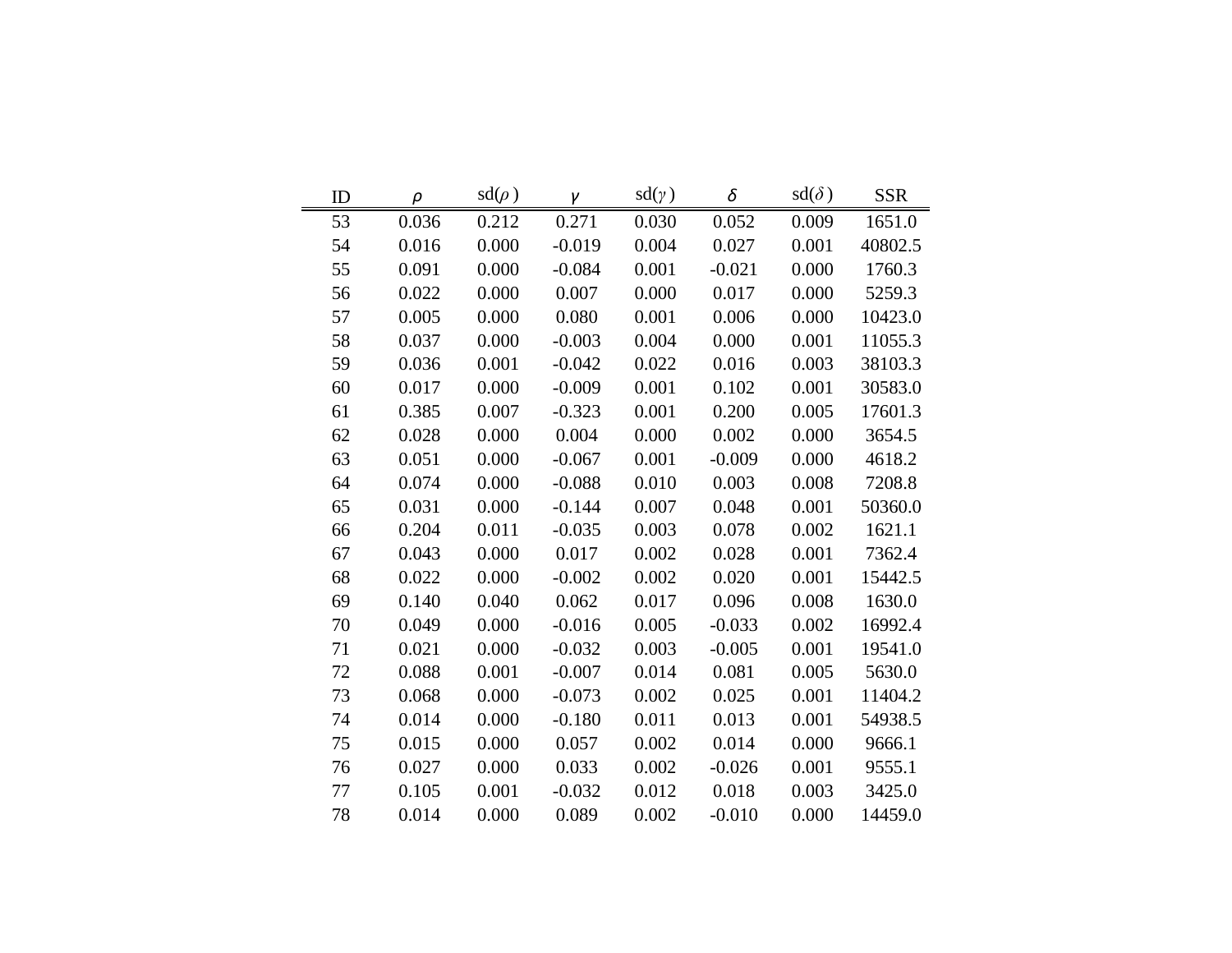| ID  | $\rho$ | $sd(\rho)$ | γ        | $sd(\gamma)$ | δ        | $sd(\delta)$ | <b>SSR</b> |
|-----|--------|------------|----------|--------------|----------|--------------|------------|
| 79  | 0.059  | 0.000      | $-0.048$ | 0.002        | 0.041    | 0.002        | 10206.0    |
| 80  | 0.071  | 0.000      | $-0.116$ | 0.000        | $-0.009$ | 0.000        | 2273.5     |
| 81  | 0.002  | 0.001      | 0.235    | 0.005        | $-0.059$ | 0.005        | 26524.4    |
| 82  | 0.122  | 0.018      | 0.089    | 0.021        | $-0.112$ | 0.004        | 5840.3     |
| 83  | 0.095  | 0.000      | $-0.022$ | 0.001        | 0.011    | 0.000        | 3058.2     |
| 84  | 0.006  | 0.000      | 0.043    | 0.001        | 0.023    | 0.000        | 11495.4    |
| 85  | 0.385  | 0.012      | $-0.106$ | 0.009        | $-0.009$ | 0.004        | 1063.8     |
| 86  | 0.076  | 0.000      | $-0.085$ | 0.001        | $-0.012$ | 0.000        | 3630.4     |
| 87  | 0.061  | 0.001      | 0.018    | 0.008        | $-0.056$ | 0.002        | 13027.5    |
| 88  | 0.077  | 0.003      | 0.217    | 0.008        | $-0.041$ | 0.001        | 1803.0     |
| 89  | 0.037  | 0.000      | 0.020    | 0.003        | $-0.014$ | 0.000        | 5846.2     |
| 90  | 0.062  | 0.000      | $-0.076$ | 0.010        | $-0.023$ | 0.004        | 20462.5    |
| 91  | 0.045  | 0.173      | 0.323    | 0.027        | $-0.026$ | 0.002        | 1658.3     |
| 92  | 0.070  | 0.236      | 0.208    | 0.076        | 0.017    | 0.004        | 1643.6     |
| 93  | 0.103  | 0.002      | $-0.082$ | 0.004        | 0.112    | 0.002        | 14092.0    |
| 94  | 0.080  | 0.001      | $-0.018$ | 0.003        | 0.024    | 0.001        | 6326.2     |
| 95  | 0.145  | 0.003      | $-0.071$ | 0.012        | 0.022    | 0.006        | 7955.6     |
| 96  | 0.001  | 0.000      | 0.008    | 0.003        | 0.007    | 0.000        | 10258.0    |
| 97  | 0.040  | 0.001      | 0.161    | 0.005        | $-0.024$ | 0.004        | 4971.3     |
| 98  | 0.164  | 0.004      | $-0.185$ | 0.004        | 0.021    | 0.001        | 11501.7    |
| 99  | 0.051  | 0.000      | 0.075    | 0.004        | 0.025    | 0.001        | 4938.7     |
| 100 | 0.028  | 0.000      | 0.094    | 0.002        | 0.033    | 0.001        | 5439.1     |
| 101 | 0.090  | 0.000      | $-0.036$ | 0.002        | 0.011    | 0.001        | 3797.2     |
| 102 | 0.071  | 0.000      | $-0.168$ | 0.021        | 0.058    | 0.008        | 20953.1    |
| 103 | 0.011  | 0.000      | 0.136    | 0.004        | $-0.077$ | 0.002        | 26150.5    |
| 104 | 0.068  | 0.000      | $-0.068$ | 0.001        | 0.041    | 0.001        | 5190.9     |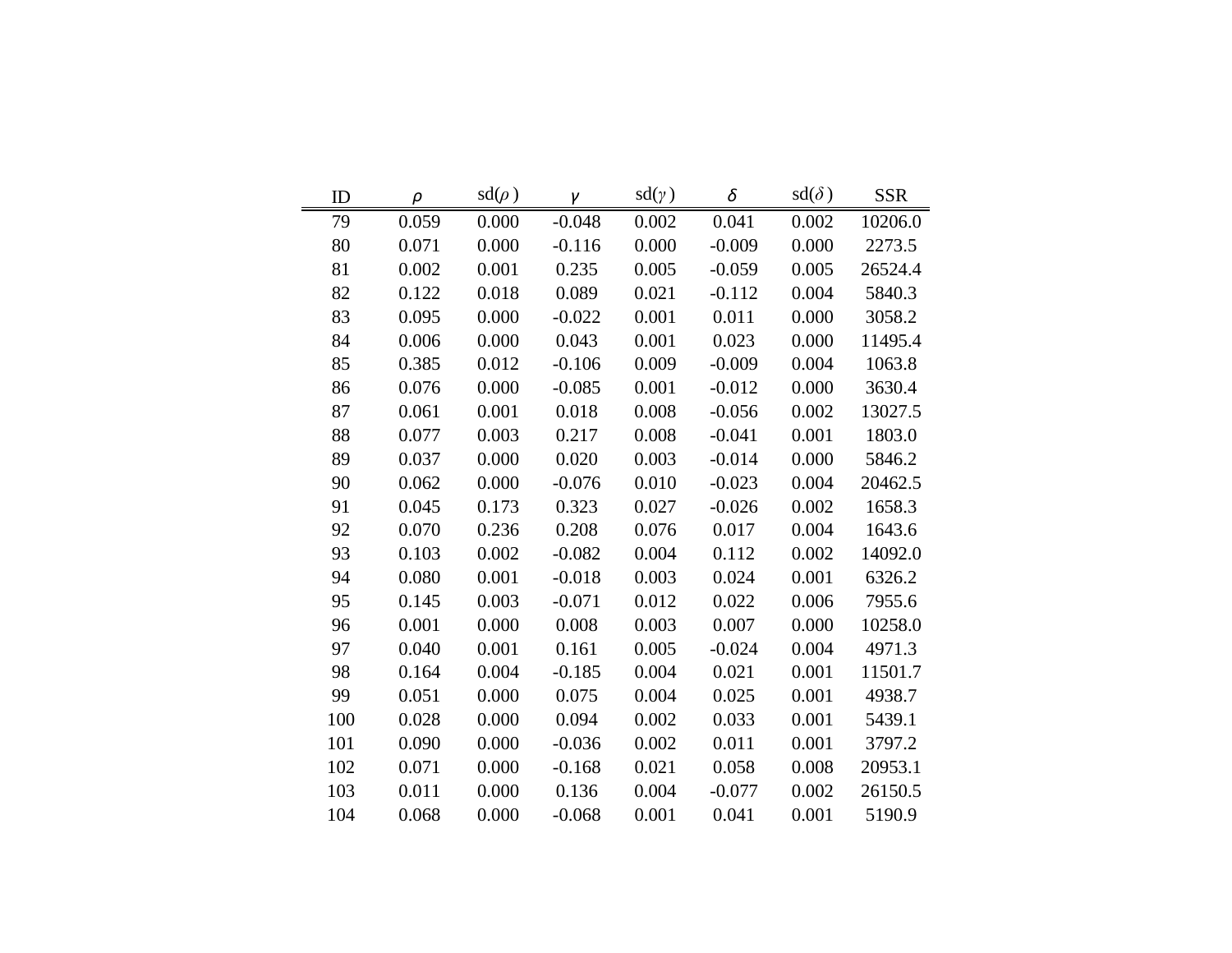| ID  | $\rho$ | $sd(\rho)$ | γ        | $sd(\gamma)$ | δ        | $sd(\delta)$ | <b>SSR</b> |
|-----|--------|------------|----------|--------------|----------|--------------|------------|
| 105 | 0.006  | 0.000      | $-0.225$ | 0.002        | 0.003    | 0.000        | 94.8       |
| 106 | 0.020  | 0.000      | 0.081    | 0.002        | 0.037    | 0.001        | 6963.9     |
| 107 | 0.035  | 0.000      | 0.109    | 0.007        | $-0.074$ | 0.003        | 18338.9    |
| 108 | 0.169  | 0.040      | $-0.027$ | 0.028        | 0.056    | 0.010        | 2943.9     |
| 109 | 0.012  | 0.000      | 0.027    | 0.002        | $-0.001$ | 0.000        | 28149.9    |
| 110 | 0.076  | 0.000      | $-0.108$ | 0.002        | $-0.005$ | 0.001        | 7592.4     |
| 111 | 0.060  | 0.000      | $-0.015$ | 0.003        | $-0.027$ | 0.001        | 5631.9     |
| 112 | 5.000  | 0.021      | 0.323    | 0.000        | 0.000    | 0.000        | 2.3        |
| 113 | 0.018  | 0.015      | 0.323    | 0.005        | 0.001    | 0.002        | 1675.7     |
| 114 | 0.270  | 0.018      | $-0.239$ | 0.007        | $-0.013$ | 0.001        | 5777.3     |
| 115 | 0.135  | 0.001      | 0.070    | 0.008        | $-0.263$ | 0.006        | 6560.9     |
| 116 | 0.093  | 0.001      | $-0.126$ | 0.004        | 0.019    | 0.001        | 15254.8    |
| 117 | 0.085  | 0.000      | $-0.014$ | 0.001        | $-0.028$ | 0.000        | 1821.5     |
| 118 | 0.045  | 0.001      | 0.192    | 0.008        | $-0.061$ | 0.002        | 6828.8     |
| 119 | 0.388  | 2.875      | 0.323    | 0.033        | $-0.155$ | 0.025        | 643.3      |
| 120 | 0.107  | 0.001      | 0.018    | 0.004        | $-0.014$ | 0.004        | 3259.6     |
| 121 | 0.220  | 0.006      | $-0.024$ | 0.012        | $-0.108$ | 0.005        | 3544.2     |
| 122 | 0.496  | 0.709      | $-0.116$ | 0.044        | $-0.074$ | 0.011        | 9370.7     |
| 123 | 0.036  | 0.001      | $-0.012$ | 0.005        | $-0.017$ | 0.001        | 19257.3    |
| 124 | 0.085  | 0.000      | $-0.120$ | 0.002        | $-0.003$ | 0.001        | 8376.6     |
| 125 | 0.020  | 0.118      | 0.323    | 0.011        | 0.000    | 0.001        | 1192.5     |
| 126 | 0.068  | 0.000      | $-0.065$ | 0.003        | 0.009    | 0.001        | 12654.0    |
| 127 | 0.030  | 0.000      | $-0.002$ | 0.004        | $-0.008$ | 0.001        | 12420.7    |
| 128 | 0.087  | 0.000      | 0.009    | 0.001        | 0.009    | 0.001        | 2655.7     |
| 129 | 0.046  | 0.000      | $-0.012$ | 0.001        | 0.024    | 0.000        | 5771.6     |
| 130 | 0.262  | 0.013      | 0.029    | 0.008        | $-0.017$ | 0.004        | 1366.6     |